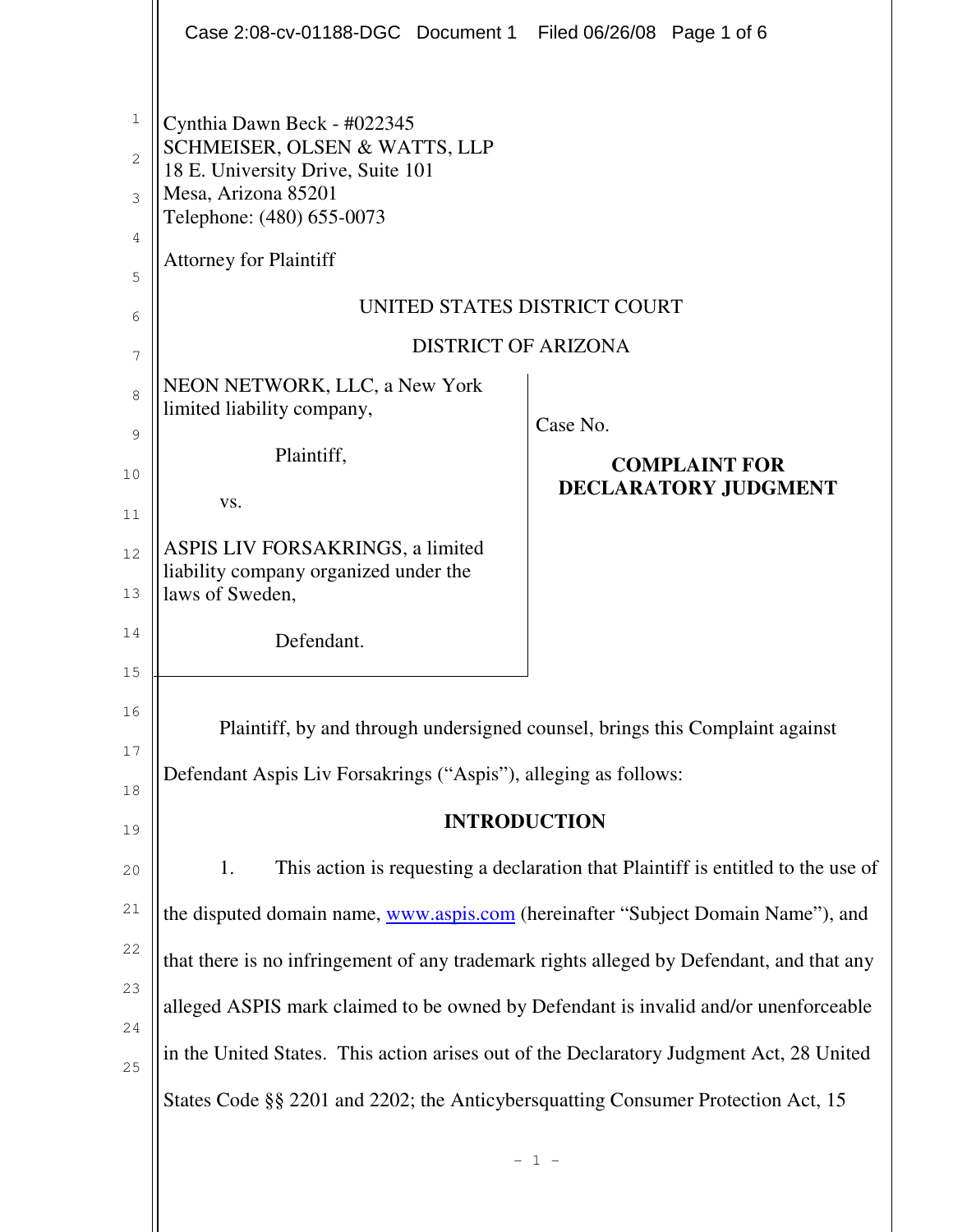| United States Code §§ 1114 and 28 United States Code § 1331 (hereinafter "ACPA");      |  |  |
|----------------------------------------------------------------------------------------|--|--|
| the trademark laws of the United States Titled 15 USC § 1051, et seq.; and the Uniform |  |  |
| Dispute Resolution Policy paragraph 4(K) (hereinafter "Policy").                       |  |  |
| <b>THE PARTIES</b>                                                                     |  |  |
| 2.<br>Plaintiff Neon Network, LLC is a New York limited liability company.             |  |  |
|                                                                                        |  |  |
| 3.<br>Upon information and belief, Defendant Aspis Liv Forsakrings is a foreign        |  |  |
| limited liability company organized under the laws of Sweden, which was organized on   |  |  |
| or around 2004.                                                                        |  |  |
| Plaintiff owns and has registered the domain name with Blue Razor<br>4.                |  |  |
| Domains, Inc., an Arizona corporation, and has owned and registered said domain name   |  |  |
| since August 1, 1998.                                                                  |  |  |
| Plaintiff operates a genuine commentary website at the subject domain<br>5.            |  |  |
| address.                                                                               |  |  |
| Upon information and belief, Defendant Aspis is part of a group of<br>6.               |  |  |
| companies that offers services in Greek and Swedish insurance markets.                 |  |  |
| Upon information and belief, Defendant Aspis uses the device mark:<br>7.               |  |  |
|                                                                                        |  |  |
| JASPIS                                                                                 |  |  |
|                                                                                        |  |  |
| (hereinafter "Mark") pursuant to a license agreement. Further upon information and     |  |  |
| belief the Mark licensed to Defendant was registered in Sweden, bearing trade mark     |  |  |
| number 382047 in class 36, on or about July 7, 2006. Further upon information and      |  |  |
|                                                                                        |  |  |
| $-2-$                                                                                  |  |  |
|                                                                                        |  |  |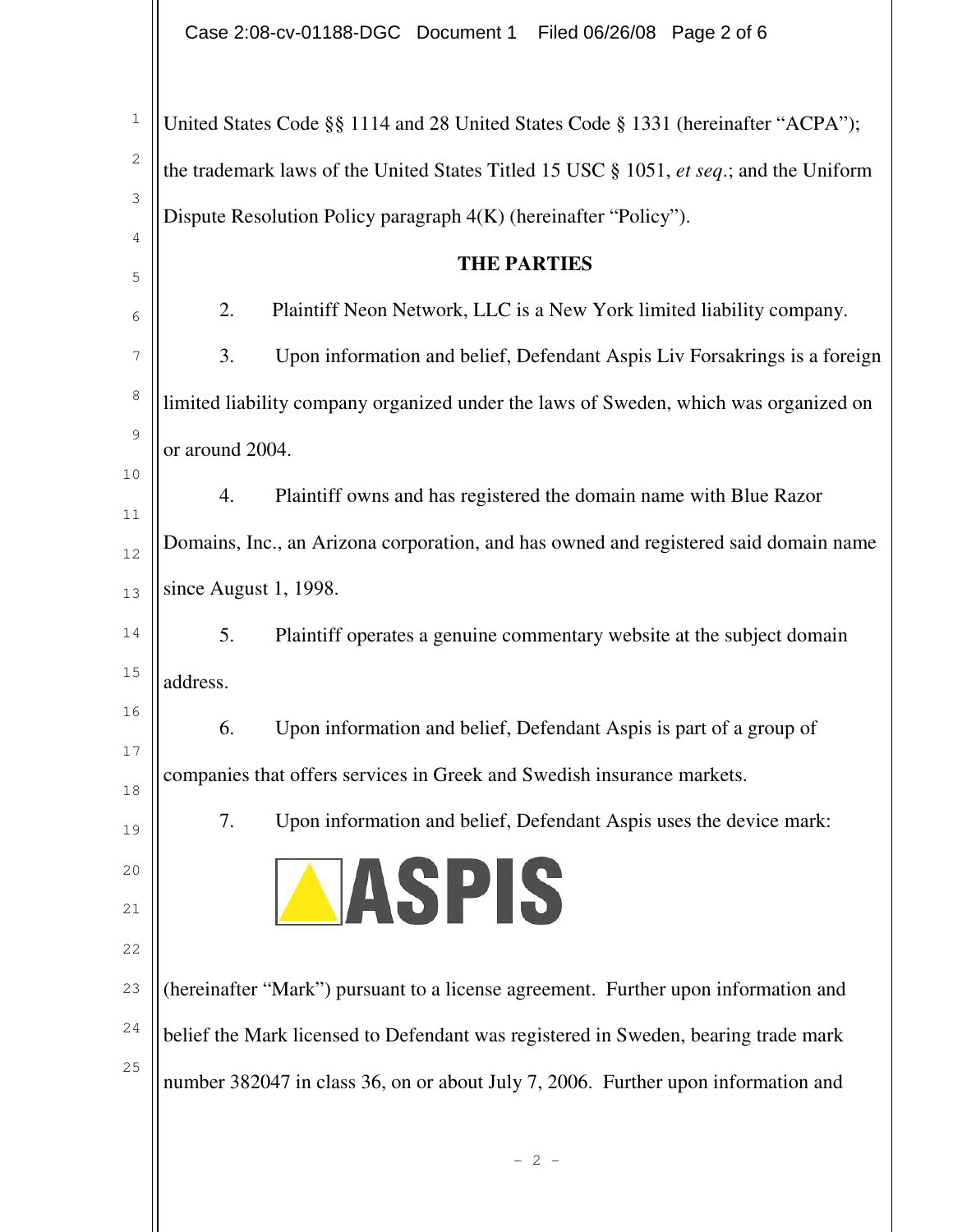| $\mathbf{1}$     | belief the Mark licensed to Defendant was also registered as a Community Trade Mark   |  |  |  |
|------------------|---------------------------------------------------------------------------------------|--|--|--|
| $\mathbf{2}$     | number 005325782, on or about October 22, 2007.                                       |  |  |  |
| 3                | 8.<br>Blue Razor Domains, Inc. is an Arizona corporation in good standing, with       |  |  |  |
| 4                | a principal place of business located at 14455 North Hayden Road, #219, Scottsdale,   |  |  |  |
| 5<br>6           | Arizona 85260. Blue Razor Domains, Inc. is an Internet Corporation for Assigned       |  |  |  |
| $\boldsymbol{7}$ | Names and Numbers (hereinafter "ICANN") accredited Registrar.                         |  |  |  |
| 8                |                                                                                       |  |  |  |
|                  | <b>JURISDICTION AND VENUE</b>                                                         |  |  |  |
| 9                | 9.<br>Jurisdiction of this Court arises under the Federal Declaratory Judgments       |  |  |  |
| 10<br>11         | Act, Title 28, United States Code, Sections 2201 and 2202; the ACPA, 15 United States |  |  |  |
| 12               | Code § 1114 and 28 United States Code § 1331; Title 28, United States Code, Section   |  |  |  |
| 13               | 1338(a) and 15 United States Code, Section 1121.                                      |  |  |  |
| 14               | 10.<br>Venue properly lies in this district pursuant to 28 U.S.C. §§ 1391(b).         |  |  |  |
| 15               | <b>BACKGROUND</b>                                                                     |  |  |  |
| 16               | 11.<br>On or around August 1, 1998, Plaintiff acquired the Subject Domain Name.       |  |  |  |
| 17<br>18         | 12.<br>On March 11, 2008, Defendant filed an action with the World Intellectual       |  |  |  |
| 19               | Property Organization (hereinafter "WIPO") Arbitration and Mediation Center alleging  |  |  |  |
| 20               | that the Subject Domain Name was confusingly similar to its marks and that Plaintiff  |  |  |  |
| 21               | used the Subject Domain Name in bad faith.                                            |  |  |  |
| 22               | A WIPO panel ruled against Plaintiff and ordered that the Subject Domain<br>13.       |  |  |  |
| 23               |                                                                                       |  |  |  |
| 24               | Name be transferred to Defendant.                                                     |  |  |  |
| 25               |                                                                                       |  |  |  |
|                  |                                                                                       |  |  |  |
|                  |                                                                                       |  |  |  |
|                  |                                                                                       |  |  |  |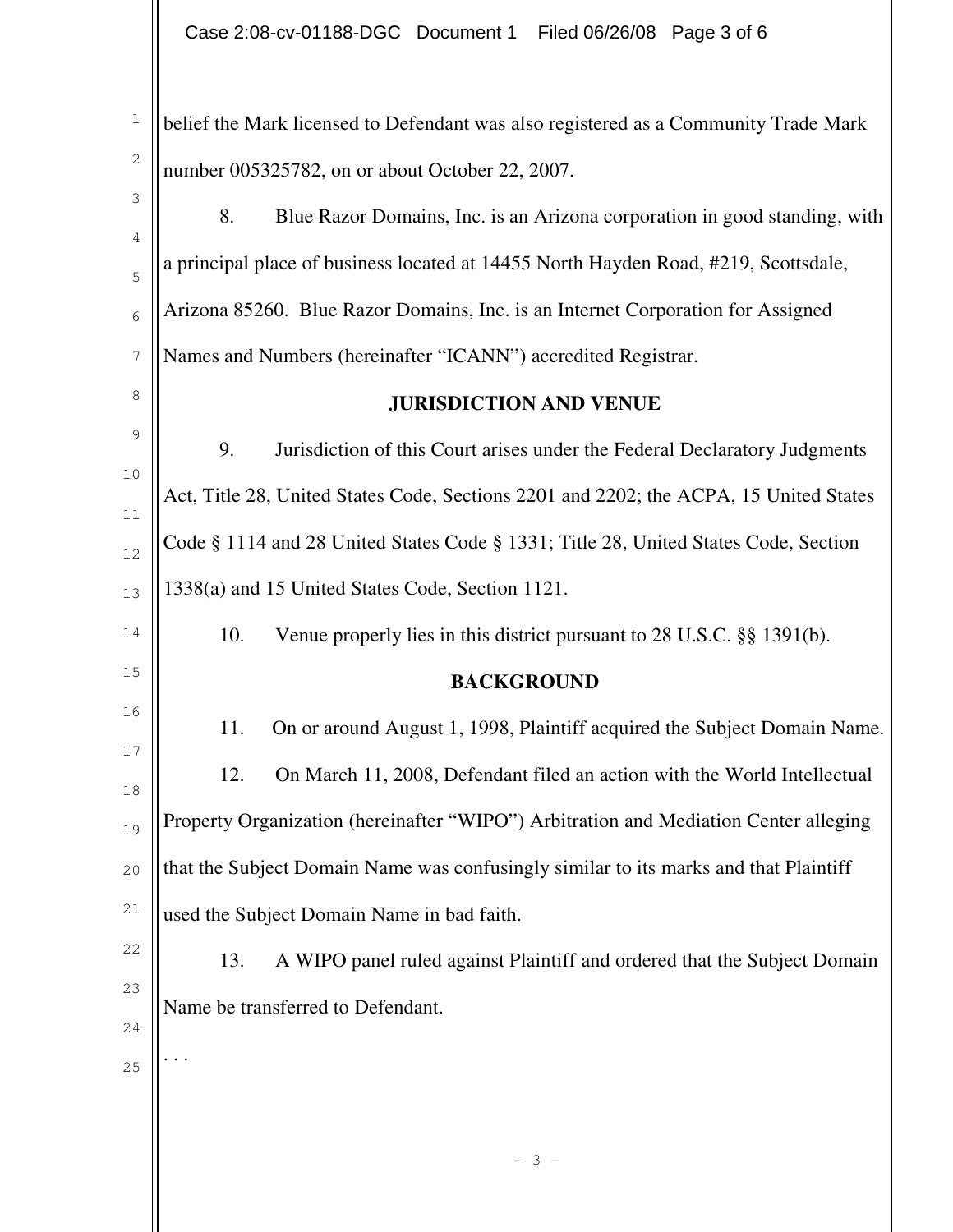| L<br>v. |  |
|---------|--|
|         |  |

| $\mathbf 1$   | <b>COUNT I</b>                                                                                           |  |  |
|---------------|----------------------------------------------------------------------------------------------------------|--|--|
| 2<br>3        | (Declaratory Judgment That Plaintiff's Use Of<br>The Subject Domain Name Is In Compliance With The ACPA) |  |  |
| 4             | 14.<br>Plaintiff incorporates each of the statements and allegations set forth in                        |  |  |
| 5             | paragraphs 1-13 above as if fully set forth herein.                                                      |  |  |
| 6             | 15.<br>Defendant's attempt to acquire the Subject Domain Name constitutes                                |  |  |
| 7<br>8        | Reverse Domain Name Hijacking under the ACPA for the following reasons:                                  |  |  |
| $\mathcal{G}$ | Plaintiff is the registrant of the Subject Domain Name;<br>a.                                            |  |  |
| 10            | b.<br>Plaintiff's domain name was ordered transferred pursuant to the                                    |  |  |
| 11            | WIPO arbitration proceeding to Defendant;                                                                |  |  |
| 12            | Defendant has notice of the claim concurrent herewith;<br>$\mathbf{c}$ .                                 |  |  |
| 13            | d.<br>Plaintiff's use of the Subject Domain Name is not unlawful, as the                                 |  |  |
| 14<br>15      | Subject Domain Name is not confusingly similar to the alleged Mark and the use of the                    |  |  |
| 16            | Subject Domain Name is not in bad faith.                                                                 |  |  |
| 17            | 16.<br>Plaintiff is entitled to a declaration that its use of the Subject Domain                         |  |  |
| 18            | Name is in compliance with the ACPA.                                                                     |  |  |
| 19            | <b>COUNT II</b>                                                                                          |  |  |
| 20            | (Declaratory Judgment of Invalidity and Unenforceability of the                                          |  |  |
| 21            | Mark in the United States and Non-Infringement)                                                          |  |  |
| 22            | Plaintiff incorporates each of the statements and allegations set forth in<br>17.                        |  |  |
| 23<br>24      | paragraphs 1-16 above as if fully set forth herein.                                                      |  |  |
| 25            |                                                                                                          |  |  |
|               |                                                                                                          |  |  |
|               |                                                                                                          |  |  |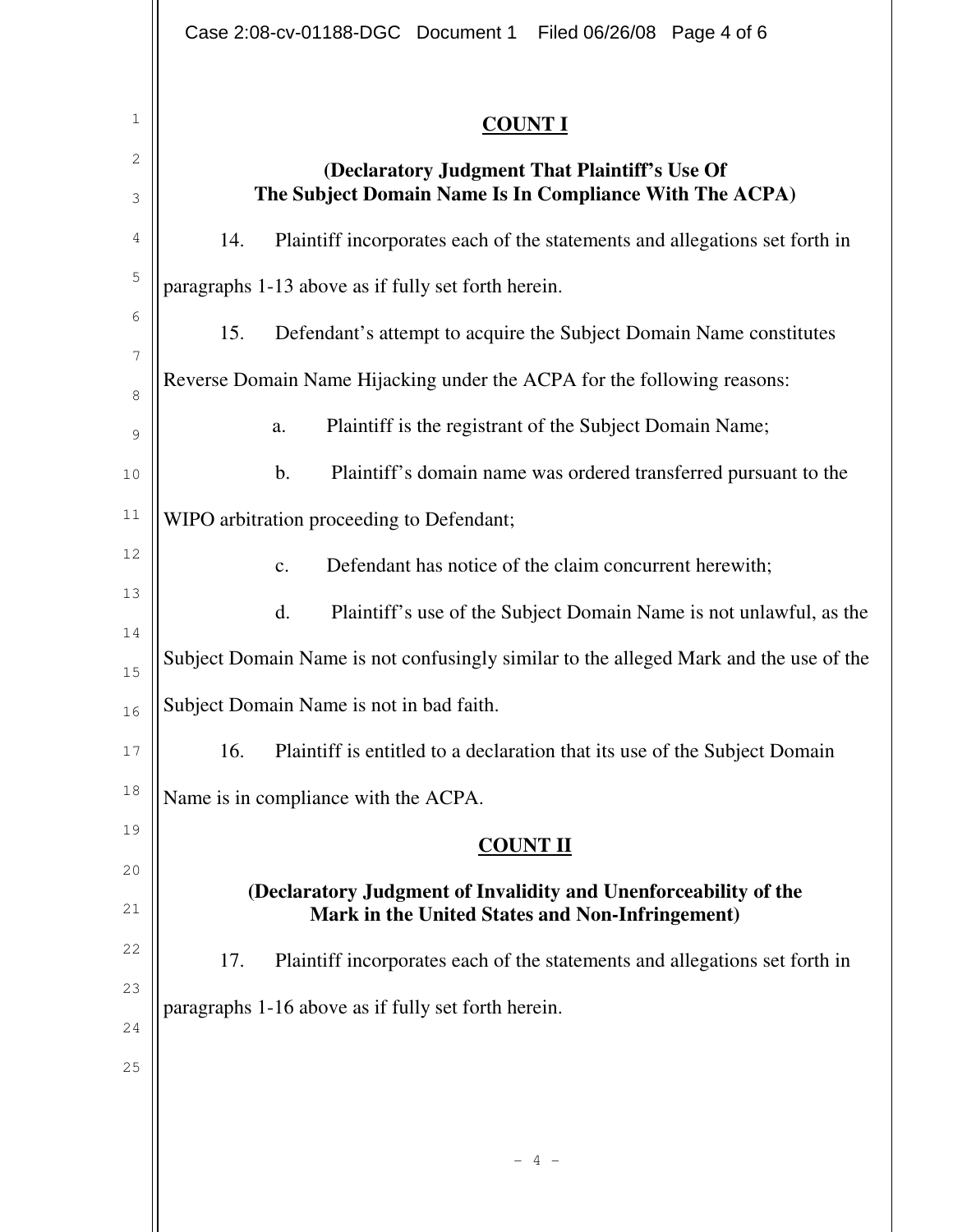| $\mathbf 1$ | 18.                                                                                   | The Mark is invalid, unenforceable, and void and/or Plaintiff's use of the            |  |  |  |
|-------------|---------------------------------------------------------------------------------------|---------------------------------------------------------------------------------------|--|--|--|
| 2           | Subject Domain Name does not infringe the Mark, for one or more of the following      |                                                                                       |  |  |  |
| 3           | reasons:                                                                              |                                                                                       |  |  |  |
| 4           |                                                                                       |                                                                                       |  |  |  |
| 5           |                                                                                       | The Mark is invalid and/or unenforceable due to Defendant's failure<br>a.             |  |  |  |
| 6           | to use the Mark in commerce as defined under the trademark laws of the United States; |                                                                                       |  |  |  |
| 7           |                                                                                       | b.<br>The Subject Domain Name does not infringe the Mark as it is not                 |  |  |  |
| $\,8\,$     | confusingly similar to the Mark;                                                      |                                                                                       |  |  |  |
| $\mathsf 9$ |                                                                                       | The Subject Domain Name does not infringe the Mark as the<br>c.                       |  |  |  |
| 10          |                                                                                       | Subject Domain Name and the Mark are not used in conjunction with similar services or |  |  |  |
| 11          |                                                                                       |                                                                                       |  |  |  |
| 12          | products;                                                                             |                                                                                       |  |  |  |
| 13          |                                                                                       | The Subject Domain Name does not infringe the Mark as the term<br>d.                  |  |  |  |
| 14          | ASPIS alone is generic, as it is a Greek word for a warrior's shield.                 |                                                                                       |  |  |  |
| 15          | 19.                                                                                   | Because the Mark is invalid and/or unenforceable, the Plaintiff is entitled           |  |  |  |
| 16          |                                                                                       | to use of the Subject Domain Name.                                                    |  |  |  |
| 17          | 20.                                                                                   | Because the Subject Domain Name does not infringe the Mark, the                       |  |  |  |
| 18          | Plaintiff is entitled to use of the Subject Domain Name.                              |                                                                                       |  |  |  |
| 19          |                                                                                       |                                                                                       |  |  |  |
| 20          | WHEREFORE, Plaintiff prays for the following relief:                                  |                                                                                       |  |  |  |
| 21          | (a)                                                                                   | Entry of judgment that said Defendant is without right or authority to                |  |  |  |
| 22          |                                                                                       | threaten or to maintain suit against Plaintiff for alleged infringement of the        |  |  |  |
| 23          |                                                                                       | Mark.                                                                                 |  |  |  |
| 24          | (b)                                                                                   | Entry of judgment that Plaintiff's use of the Subject Domain Name is in               |  |  |  |
| 25          |                                                                                       | compliance with the ACPA.                                                             |  |  |  |
|             |                                                                                       |                                                                                       |  |  |  |